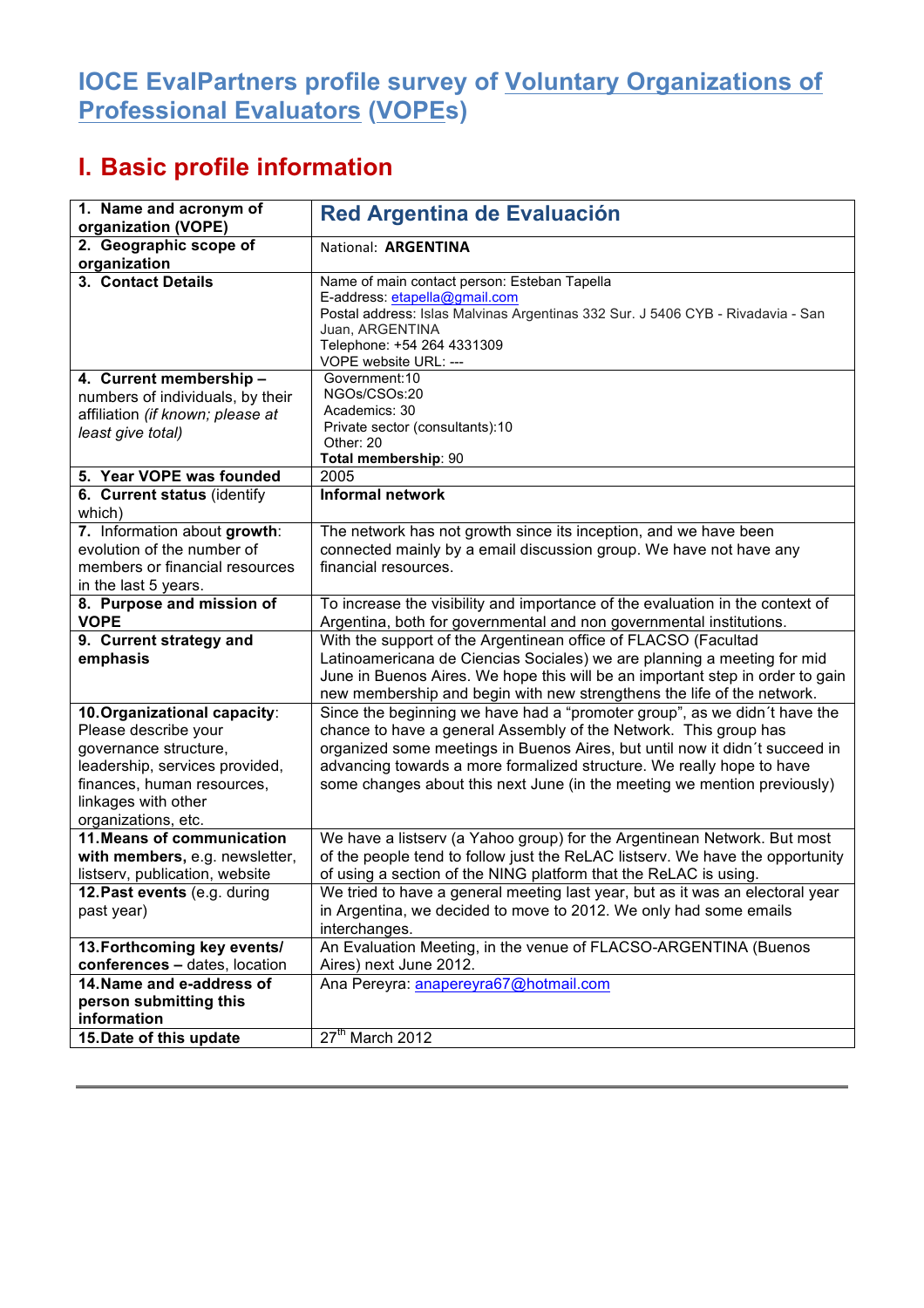## **Experience with Evaluation Capacity Building**

| 1. Background: Please provide<br>a brief history of the formation of<br>this organization (VOPE).<br>1.1 Who were/are the key<br>players?<br>1.2 How many members do you<br>have on your governing board/<br>committee?<br>1.3 What are the main existing<br>strengths that your VOPE is<br>trying to capitalize on?<br>1.4 What are the main<br>challenges that your VOPE is<br>trying to address?                                                                                                                                                                                                                                                                                                                            | Three members of the network participated in the 2004 1°<br>ReLAC Conference in Lima, Peru. They decided to<br>constitute a "promoter group", and they organize a first<br>meeting in Buenos Aires in 2005, with Osvaldo Feinstein<br>as a guest speaker. The promoter group was constituted<br>by four people, three of them are still members of it<br>(Esteban Tapella, Nerio Neirotti, Pablo Rodriguez-Bilella)<br>and a new one (Ana Pereyra). This group is, in a way, the<br>governing committee. The network was initially supported<br>by Ada Ocampo, with information and advices. She also<br>was a guest speaker in a couple of activities we<br>organized in 2007.<br>Our strengths are that we still believe in the potential of<br>networks in order to push for a culture of evaluation in the<br>country. We are motivated people, and despite the lack of<br>financial resources we believe it is possible to have an<br>useful network in the country.<br>Among our main challenges, we have difficulties to<br>coordinate face to face meetings, and to persuade other<br>people about the relevance of the network. We also have<br>some problems in finding ways to incorporate more<br>people to our "promoter group".<br>We are quite interested in promoting the evaluation |
|--------------------------------------------------------------------------------------------------------------------------------------------------------------------------------------------------------------------------------------------------------------------------------------------------------------------------------------------------------------------------------------------------------------------------------------------------------------------------------------------------------------------------------------------------------------------------------------------------------------------------------------------------------------------------------------------------------------------------------|------------------------------------------------------------------------------------------------------------------------------------------------------------------------------------------------------------------------------------------------------------------------------------------------------------------------------------------------------------------------------------------------------------------------------------------------------------------------------------------------------------------------------------------------------------------------------------------------------------------------------------------------------------------------------------------------------------------------------------------------------------------------------------------------------------------------------------------------------------------------------------------------------------------------------------------------------------------------------------------------------------------------------------------------------------------------------------------------------------------------------------------------------------------------------------------------------------------------------------------------------------------------------------------------------|
| 2. Organizational motivation:<br>What were/are the driving forces<br>of the VOPE and its historical<br>development?                                                                                                                                                                                                                                                                                                                                                                                                                                                                                                                                                                                                            | culture in different spaces of Argentina (government and<br>NGOs ones). We understand that our policies and<br>projects lack evaluations, and we firmly believe that<br>increasing the number and quality of evaluations will<br>improve the implementation of policies, programs, and<br>projects.                                                                                                                                                                                                                                                                                                                                                                                                                                                                                                                                                                                                                                                                                                                                                                                                                                                                                                                                                                                                  |
| 3. Evaluation Capacity<br><b>Building: What has your VOPE</b><br>done to promote evaluation<br>(M&E) capacity?                                                                                                                                                                                                                                                                                                                                                                                                                                                                                                                                                                                                                 | Until now, we have only had e-mail communications, and<br>the meetings of 2005 and 2007 that we mentioned<br>before. This year we expect to have in June an Evaluation<br>Meeting in Buenos Aires.                                                                                                                                                                                                                                                                                                                                                                                                                                                                                                                                                                                                                                                                                                                                                                                                                                                                                                                                                                                                                                                                                                   |
| 4. Context / target entities:<br>More specifically, who are the<br>persons or institutions your<br>organization seeks to influence<br>(to strengthen evaluation<br>capacity)? For example:<br>4.1 Technical capacities to<br>supply quality evaluations,<br>partnering with experts, local<br>universities or others to<br>provide training for<br>members, etc.;<br>4.2 Strengthening VOPE<br>organizational capacity itself;<br>4.3 Enhancing the enabling<br>environment for evaluation,<br>including strengthening the<br>demand for and use of<br>evaluations by policy<br>makers;<br>4.4 Influencing governmental<br>policies related to evaluation,<br>evaluation designs and<br>implementation of M&E<br>systems, etc. | We have a broad focus about who we want to influence.<br>Perhaps our first concern is to have more people<br>involved in the network, and then have discussions about<br>this topic. However, in our interchanges these years, we<br>have talk many times of our interest in Influencing<br>governmental policies related to evaluation, evaluation<br>designs and implementation of M&E systems, etc.                                                                                                                                                                                                                                                                                                                                                                                                                                                                                                                                                                                                                                                                                                                                                                                                                                                                                               |
| 5. Public accountability: Is your<br>VOPE helping to strengthen<br>oversight and transparency of<br>government programs? If so, in                                                                                                                                                                                                                                                                                                                                                                                                                                                                                                                                                                                             | No                                                                                                                                                                                                                                                                                                                                                                                                                                                                                                                                                                                                                                                                                                                                                                                                                                                                                                                                                                                                                                                                                                                                                                                                                                                                                                   |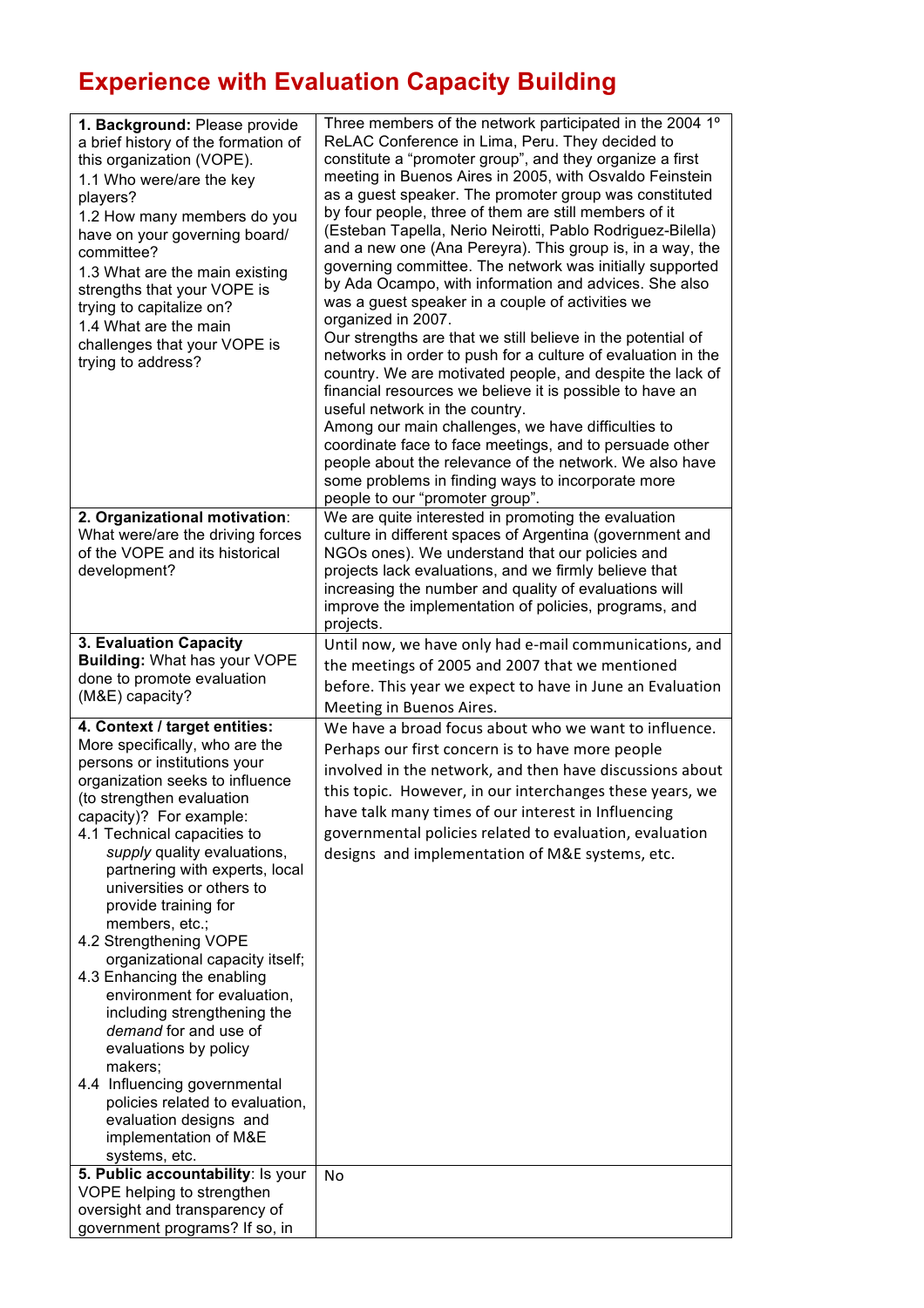| what ways? Can you share any                                        |                                                                                      |
|---------------------------------------------------------------------|--------------------------------------------------------------------------------------|
| success stories of evaluators or                                    |                                                                                      |
| others promoting public                                             |                                                                                      |
| accountability?                                                     |                                                                                      |
| 6. More specifically, what are                                      | We haven't advance yet these topics.                                                 |
| some of the key themes for                                          |                                                                                      |
| which you advocate? For                                             |                                                                                      |
| example, are you promoting                                          |                                                                                      |
| issues related to cultural                                          |                                                                                      |
| sensitivity, equity, social justice,                                |                                                                                      |
| empowerment, transformation,                                        |                                                                                      |
| gender, environment, poverty? If                                    |                                                                                      |
| so, please describe or attach                                       |                                                                                      |
| relevant documents.                                                 |                                                                                      |
| 7. Methods: Experiences in                                          | We have had two main meetings with guess speakers (in                                |
| strengthening skills of individual                                  | 2005 and 2007), and some members of the promoter                                     |
| members, by (for example):                                          | group have been involved in the e-learning master the                                |
| organizing workshops led by                                         |                                                                                      |
| local experts;                                                      | ReLAC developed in 2007 with the support of UNICEF.                                  |
| organizing webinars with                                            |                                                                                      |
| international speakers;                                             |                                                                                      |
| designing and delivering e-                                         |                                                                                      |
| learning programmes;                                                |                                                                                      |
| administering mentoring                                             |                                                                                      |
| programmes; etc.                                                    |                                                                                      |
| 8. Standards: Has your VOPE                                         | No.                                                                                  |
| developed professional                                              |                                                                                      |
| standards/ethical codes/                                            |                                                                                      |
| competencies (or adheres to                                         |                                                                                      |
| those developed by others)? If                                      |                                                                                      |
| so, please provide                                                  |                                                                                      |
| documentation.                                                      |                                                                                      |
|                                                                     |                                                                                      |
| 9. Job opportunities: Do you                                        | Yes.                                                                                 |
| share employment/ consultancy                                       |                                                                                      |
| opportunities with evaluators on                                    |                                                                                      |
| your database?                                                      |                                                                                      |
| 10. Progress and results: What                                      | We are not happy with the results achieved so far, and we                            |
| progress has been achieved so                                       | expect to change this soon, so we are working now in the                             |
| far in any of the above or other                                    | meeting for next June in Buenos Aires.                                               |
| domains? What are expected                                          |                                                                                      |
| and unexpected results                                              |                                                                                      |
| achieved?                                                           |                                                                                      |
| 11. Lessons learned:                                                | We don't have much to share here.                                                    |
| Recommendations/ tips to others                                     |                                                                                      |
| for good practices on how to                                        |                                                                                      |
| organize and sustain VOPEs like                                     |                                                                                      |
| yours.                                                              |                                                                                      |
| 12. Next steps: What does your                                      | As mentioned before, we plan to have an Evaluation                                   |
| organization plan to do next?                                       | Meeting next June in Buenos Aires, with guess speakers                               |
|                                                                     | from Government and NGOs. This will be an opportunity<br>to revive our network.      |
|                                                                     | <b>YES, OF COURSE!</b>                                                               |
| 13. Willing to share with other<br><b>VOPEs?</b> For example, would | We are very interested in this kind of interchange, and we                           |
| you be interested in forming                                        | would love to have some support and advice about how                                 |
| peer-to-peer partnerships with                                      | to organize the governance and activities of an evaluation                           |
| one or more other VOPEs to                                          | network, with the particularities of the national context.                           |
| share lessons learned, advise                                       |                                                                                      |
| each other? If so, describe what                                    |                                                                                      |
| you would be willing to share /                                     |                                                                                      |
| advice you would seek.                                              |                                                                                      |
| 14. Suggestions: What ideas do                                      | Facilitating the interchange between VOPEs. Advising                                 |
| you have for what should be                                         | about institutional issues (governance, standards, etc.).                            |
| included in activities of the<br><b>EvalPartners Initiative?</b>    | Strengthening the institutional and individual capacities of<br>VOPEs on evaluation. |